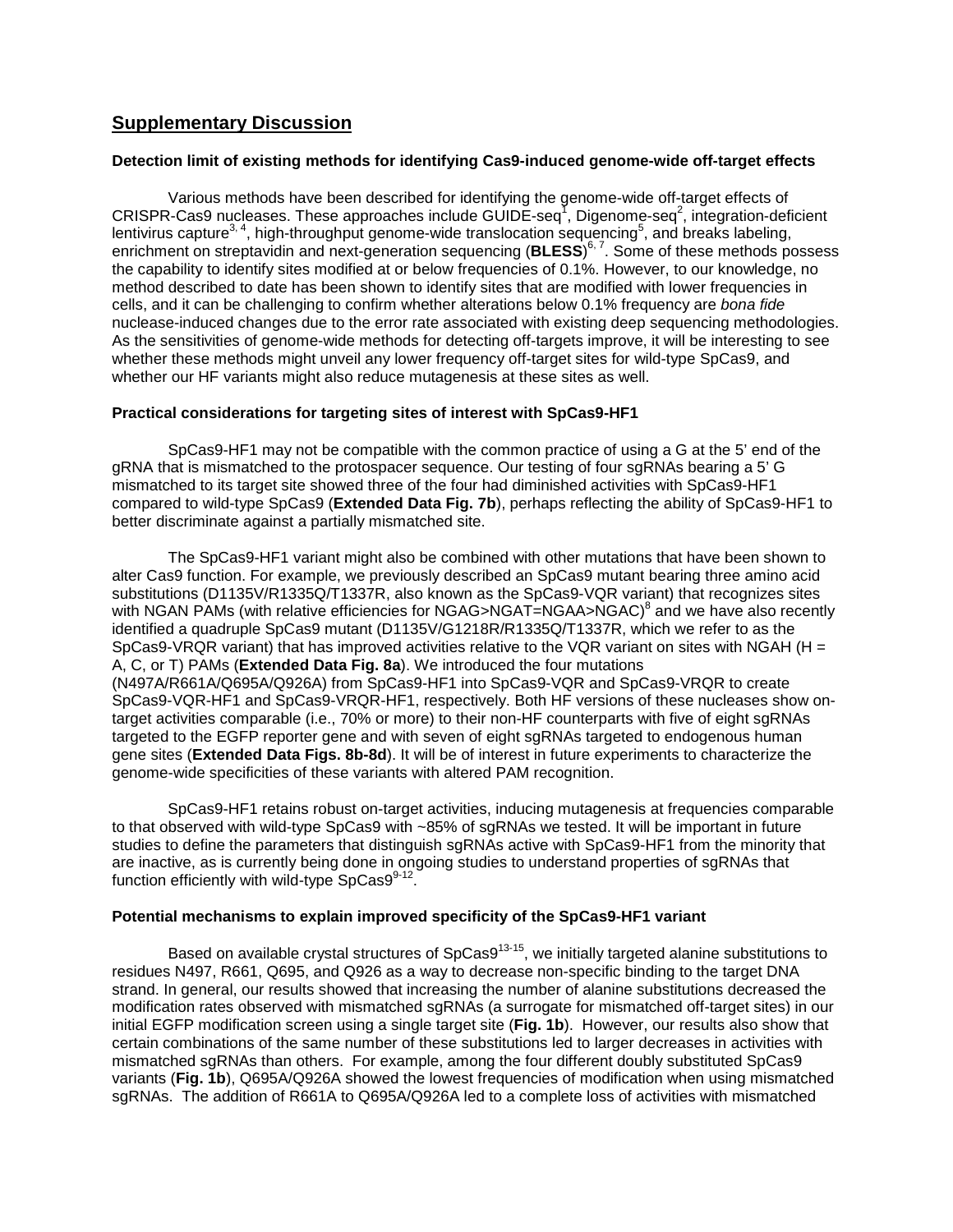sgRNAs, while the addition of N497A to Q695A/Q926A led to a smaller loss relative to R661A (**Fig. 1b**). N497 and R661 make hydrogen bonds to the same DNA phosphate group, suggesting that R661 may play an additional role that somehow affects SpCas9 activity with mismatched sgRNAs. While N497,  $R661$ , and Q926 all sit in the minor groove of the sgRNA:DNA complex<sup>[13,](#page-1-9) 14</sup>, R661 and Q926 lie deeper in the minor groove and therefore one can speculate that these residues might be able to stabilize a mispaired sgRNA:DNA duplex. Q695, which is solvent exposed, also appears to be in a position where it might be able to stabilize the target DNA in a mispaired sgRNA:DNA duplex.

Alternatively, a recent mechanistic study suggests that SpCas9 may adopt a partially active conformation, capable of binding and interacting with a subsequence of the target DNA but not cleaving it, prior to adopting a final cleavage-active conformation<sup>16</sup>. According to this model, conformational changes in the HNH domain are communicated to the RuvC domain through a two helix linker (that contains  $Q926<sup>16</sup>$ , thereby activating the RuvC domain for cleavage. Mutations in the two-helix linker that disrupt the helix also block RuvC cleavage activity, while alanine substitutions in the linker restore RuvC activity<sup>16</sup>. Q926 lies near the N-terminus of the second helix in the two-helix linker, and we therefore speculate that Q926A might alter the stability of this helix (alanines generally stabilize alpha helices<sup>17,</sup> <sup>18</sup>). Therefore, it is possible that SpCas9-HF1, at least partially through alanine substitution at Q926, alters the cleavage activation mechanism when the sgRNA-SpCas9-HF1 complex is bound to mismatched off-target sequences.

# **References**:

- <span id="page-1-0"></span>1. Tsai, S.Q. et al. GUIDE-seq enables genome-wide profiling of off-target cleavage by CRISPR-Cas nucleases. *Nat Biotechnol* **33**, 187-197 (2015).
- <span id="page-1-1"></span>2. Kim, D. et al. Digenome-seq: genome-wide profiling of CRISPR-Cas9 off-target effects in human cells. *Nat Methods* **12**, 237-243, 231 p following 243 (2015).
- <span id="page-1-2"></span>3. Wang, X. et al. Unbiased detection of off-target cleavage by CRISPR-Cas9 and TALENs using integrase-defective lentiviral vectors. *Nat Biotechnol* **33**, 175-178 (2015).
- <span id="page-1-3"></span>4. Gabriel, R. et al. An unbiased genome-wide analysis of zinc-finger nuclease specificity. *Nat Biotechnol* **29**, 816-823 (2011).
- <span id="page-1-4"></span>5. Frock, R.L. et al. Genome-wide detection of DNA double-stranded breaks induced by engineered nucleases. *Nat Biotechnol* **33**, 179-186 (2015).
- <span id="page-1-5"></span>6. Ran, F.A. et al. In vivo genome editing using Staphylococcus aureus Cas9. *Nature* **520**, 186-191 (2015).
- <span id="page-1-6"></span>7. Crosetto, N. et al. Nucleotide-resolution DNA double-strand break mapping by next-generation sequencing. *Nat Methods* **10**, 361-365 (2013).
- <span id="page-1-7"></span>8. Kleinstiver, B.P. et al. Engineered CRISPR-Cas9 nucleases with altered specificities. *Nature* **523**, 481-485 (2015).
- <span id="page-1-8"></span>9. Wang, T., Wei, J.J., Sabatini, D.M. & Lander, E.S. Genetic screens in human cells using the CRISPR-Cas9 system. *Science* **343**, 80-84 (2014).
- 10. Doench, J.G. et al. Rational design of highly active sgRNAs for CRISPR-Cas9-mediated gene inactivation. *Nat Biotechnol* **32**, 1262-1267 (2014).
- 11. Xu, H. et al. Sequence determinants of improved CRISPR sgRNA design. *Genome Res* **25**, 1147-1157 (2015).
- 12. Moreno-Mateos, M.A. et al. CRISPRscan: designing highly efficient sgRNAs for CRISPR-Cas9 targeting in vivo. *Nat Methods* **12**, 982-988 (2015).
- <span id="page-1-9"></span>13. Jinek, M. et al. Structures of Cas9 Endonucleases Reveal RNA-Mediated Conformational Activation. *Science* (2014).
- <span id="page-1-10"></span>14. Nishimasu, H. et al. Crystal Structure of Cas9 in Complex with Guide RNA and Target DNA. *Cell* (2014).
- 15. Anders, C., Niewoehner, O., Duerst, A. & Jinek, M. Structural basis of PAM-dependent target DNA recognition by the Cas9 endonuclease. *Nature* **513**, 569-573 (2014).
- <span id="page-1-11"></span>16. Sternberg, S.H., LaFrance, B., Kaplan, M. & Doudna, J.A. Conformational control of DNA target cleavage by CRISPR-Cas9. *Nature* **527**, 110-113 (2015).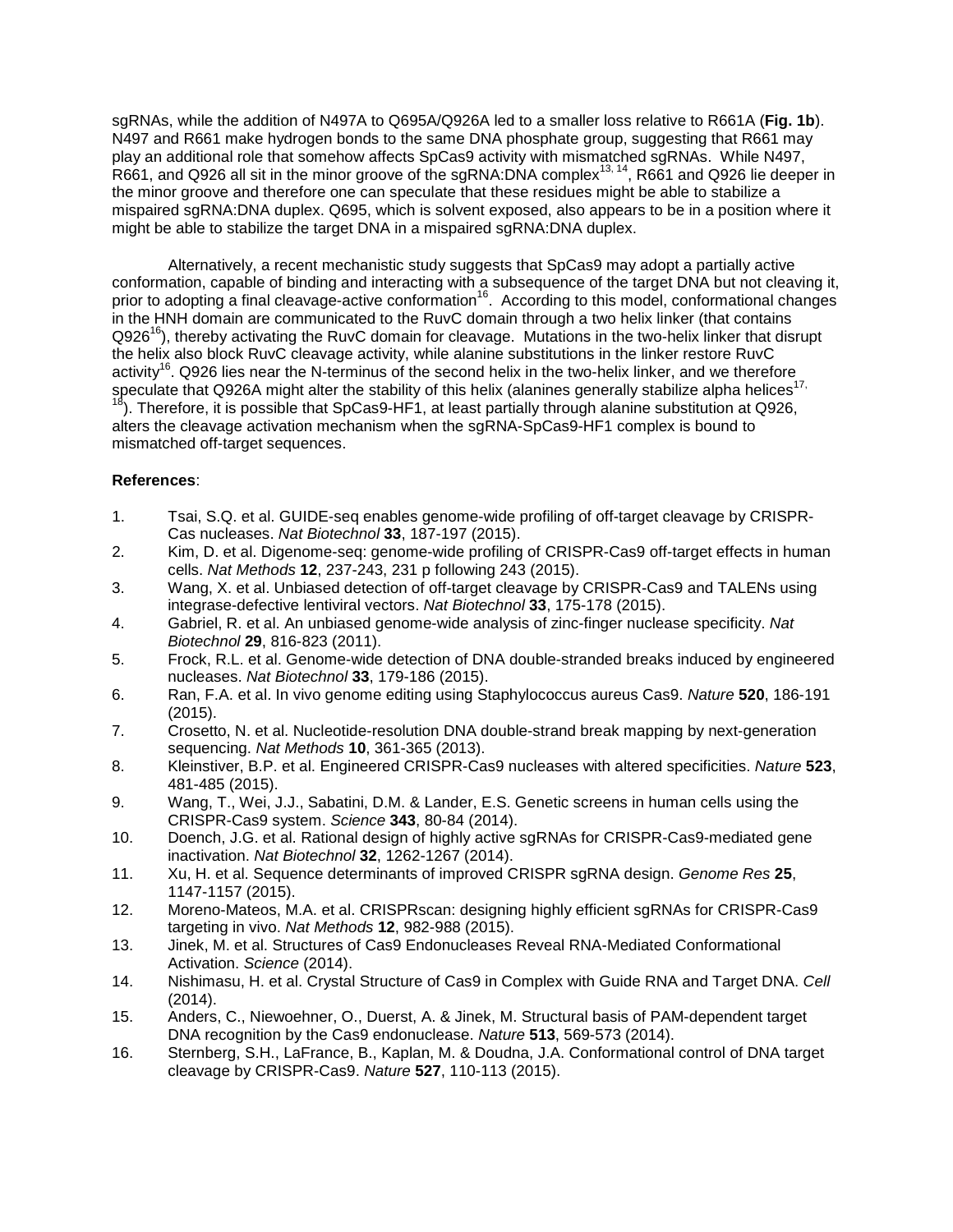- <span id="page-2-0"></span>17. Chakrabartty, A., Kortemme, T. & Baldwin, R.L. Helix propensities of the amino acids measured in alanine-based peptides without helix-stabilizing side-chain interactions. *Protein Sci* **3**, 843-852 (1994).
- <span id="page-2-1"></span>18. Cochran, D.A. & Doig, A.J. Effect of the N2 residue on the stability of the alpha-helix for all 20 amino acids. *Protein Sci* **10**, 1305-1311 (2001).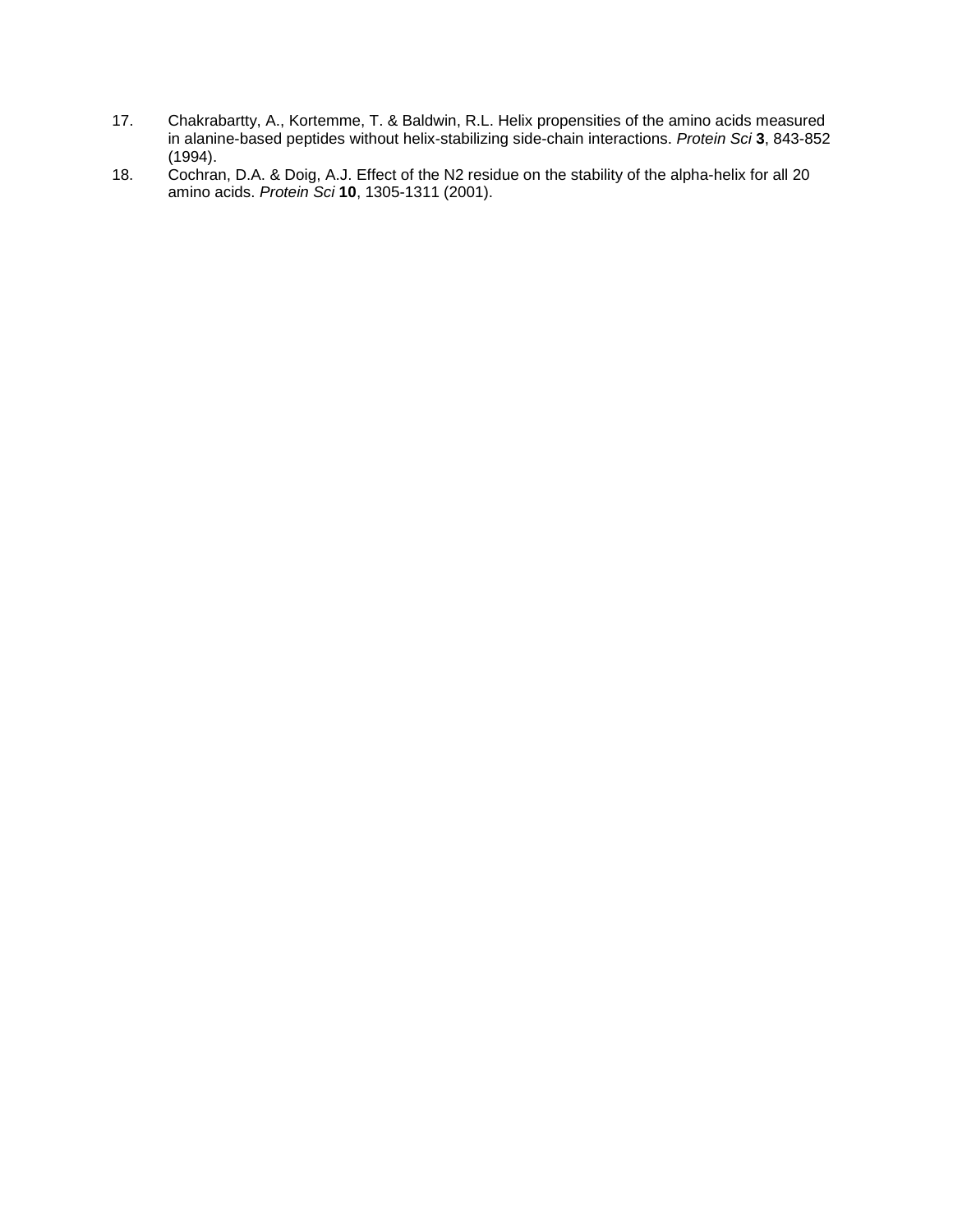# **Supplementary Sequences – a subset of plasmids used in this study**

| Name           | Addgene ID | Description                                                                                           |
|----------------|------------|-------------------------------------------------------------------------------------------------------|
| <b>JDS246</b>  | 43861      | CMV-T7-humanSpCas9-NLS-3xFLAG                                                                         |
| <b>VP12</b>    | 72247      | CMV-T7-humanSpCas9-HF1(N497A, R661A, Q695A, Q926A)-NLS-3xFLAG                                         |
| MSP2135        | 72248      | CMV-T7-humanSpCas9-HF2(N497A, R661A, Q695A, Q926A, D1135E)-NLS-3xFLAG                                 |
| MSP2133        | 72249      | CMV-T7-humanSpCas9-HF4(Y450A, N497A, R661A, Q695A, Q926A)-NLS-3xFLAG                                  |
| <b>MSP469</b>  | 65771      | CMV-T7-humanSpCas9-VQR(D1135V, R1335Q, T1337R)-NLS-3xFLAG                                             |
| MSP2440        | 72250      | CMV-T7-humanSpCas9-VQR-HF1(N497A, R661A, Q695A, Q926A, D1135V, R1335Q,<br>T1337R)-NLS-3xFLAG          |
| <b>BPK2797</b> | 72251      | CMV-T7-humanSpCas9-VRQR(D1135V, G1218R, R1335Q, T1337R)-NLS-3xFLAG                                    |
| MSP2443        | 72252      | CMV-T7-humanSpCas9-VRQR-HF1(N497A, R661A, Q695A, Q926A, D1135V, G1218R,<br>R1335Q, T1337R)-NLS-3xFLAG |
| <b>BPK1520</b> | 65777      | U6-BsmBlcassette-Sp-sqRNA                                                                             |

### JDS246: CMV-T7-humanSpCas9-NLS-3xFLAG

Human codon optimized *S. pyogenes* Cas9 colored in blue, NLS underlined, 3xFLAG tag in **bold** ATGGATAAAAAGTATTCTATTGGTTTAGACATCGGCACTAATTCCGTTGGATGGGCTGTCATAACCGATGAATACAAAGTACCTTCAAAGAAATTTAA GGTGTTGGGGAACACAGACCGTCATTCGATTAAAAAGAATCTTATCGGTGCCCTCCTATTCGATAGTGGCGAAACGGCAGAGGCGACTCGCCTGA AACGAACCGCTCGGAGAAGGTATACACGTCGCAAGAACCGAATATGTTACTTACAAGAAATTTTTAGCAATGAGATGGCCAAAGTTGACGATTCTTT CTTTCACCGTTTGGAAGAGTCCTTCCTTGTCGAAGAGGACAAGAAACATGAACGGCACCCCATCTTTGGAAACATAGTAGATGAGGTGGCATATCA TGAAAAGTACCCAACGATTTATCACCTCAGAAAAAAGCTAGTTGACTCAACTGATAAAGCGGACCTGAGGTTAATCTACTTGGCTCTTGCCCATATG ATAAAGTTCCGTGGGCACTTTCTCATTGAGGGTGATCTAAATCCGGACAACTCGGATGTCGACAAACTGTTCATCCAGTTAGTACAAACCTATAATC AGTTGTTTGAAGAGAACCCTATAAATGCAAGTGGCGTGGATGCGAAGGCTATTCTTAGCGCCCGCCTCTCTAAATCCCGACGGCTAGAAAACCTGA TCGCACAATTACCCGGAGAGAAGAAAAATGGGTTGTTCGGTAACCTTATAGCGCTCTCACTAGGCCTGACACCAAATTTTAAGTCGAACTTCGACTT AGCTGAAGATGCCAAATTGCAGCTTAGTAAGGACACGTACGATGACGATCTCGACAATCTACTGGCACAAATTGGAGATCAGTATGCGGACTTATT TTTGGCTGCCAAAAACCTTAGCGATGCAATCCTCCTATCTGACATACTGAGAGTTAATACTGAGATTACCAAGGCGCCGTTATCCGCTTCAATGATC AAAAGGTACGATGAACATCACCAAGACTTGACACTTCTCAAGGCCCTAGTCCGTCAGCAACTGCCTGAGAAATATAAGGAAATATTCTTTGATCAGT CGAAAAACGGGTACGCAGGTTATATTGACGGCGGAGCGAGTCAAGAGGAATTCTACAAGTTTATCAAACCCATATTAGAGAAGATGGATGGGACG GAAGAGTTGCTTGTAAAACTCAATCGCGAAGATCTACTGCGAAAGCAGCGGACTTTCGACAACGGTAGCATTCCACATCAAATCCACTTAGGCGAA TTGCATGCTATACTTAGAAGGCAGGAGGATTTTTATCCGTTCCTCAAAGACAATCGTGAAAAGATTGAGAAAATCCTAACCTTTCGCATACCTTACTA TGTGGGACCCCTGGCCCGAGGGAACTCTCGGTTCGCATGGATGACAAGAAAGTCCGAAGAAACGATTACTCCATGGAATTTTGAGGAAGTTGTCG ATAAAGGTGCGTCAGCTCAATCGTTCATCGAGAGGATGACCAACTTTGACAAGAATTTACCGAACGAAAAAGTATTGCCTAAGCACAGTTTACTTTA CGAGTATTTCACAGTGTACAATGAACTCACGAAAGTTAAGTATGTCACTGAGGGCATGCGTAAACCCGCCTTTCTAAGCGGAGAACAGAAGAAAGC AATAGTAGATCTGTTATTCAAGACCAACCGCAAAGTGACAGTTAAGCAATTGAAAGAGGACTACTTTAAGAAAATTGAATGCTTCGATTCTGTCGAG ATCTCCGGGGTAGAAGATCGATTTAATGCGTCACTTGGTACGTATCATGACCTCCTAAAGATAATTAAAGATAAGGACTTCCTGGATAACGAAGAGA ATGAAGATATCTTAGAAGATATAGTGTTGACTCTTACCCTCTTTGAAGATCGGGAAATGATTGAGGAAAGACTAAAAACATACGCTCACCTGTTCGA CGATAAGGTTATGAAACAGTTAAAGAGGCGTCGCTATACGGGCTGGGGACGATTGTCGCGGAAACTTATCAACGGGATAAGAGACAAGCAAAGTG GTAAAACTATTCTCGATTTTCTAAAGAGCGACGGCTTCGCCAATAGGAACTTTATGCAGCTGATCCATGATGACTCTTTAACCTTCAAAGAGGATATA CAAAAGGCACAGGTTTCCGGACAAGGGGACTCATTGCACGAACATATTGCGAATCTTGCTGGTTCGCCAGCCATCAAAAAGGGCATACTCCAGAC AGTCAAAGTAGTGGATGAGCTAGTTAAGGTCATGGGACGTCACAAACCGGAAAACATTGTAATCGAGATGGCACGCGAAAATCAAACGACTCAGAA GGGGCAAAAAAACAGTCGAGAGCGGATGAAGAGAATAGAAGAGGGTATTAAAGAACTGGGCAGCCAGATCTTAAAGGAGCATCCTGTGGAAAATA CCCAATTGCAGAACGAGAAACTTTACCTCTATTACCTACAAAATGGAAGGGACATGTATGTTGATCAGGAACTGGACATAAACCGTTTATCTGATTA CGACGTCGATCACATTGTACCCCAATCCTTTTTGAAGGACGATTCAATCGACAATAAAGTGCTTACACGCTCGGATAAGAACCGAGGGAAAAGTGA CAATGTTCCAAGCGAGGAAGTCGTAAAGAAAATGAAGAACTATTGGCGGCAGCTCCTAAATGCGAAACTGATAACGCAAAGAAAGTTCGATAACTT AACTAAAGCTGAGAGGGGTGGCTTGTCTGAACTTGACAAGGCCGGATTTATTAAACGTCAGCTCGTGGAAACCCGCCAAATCACAAAGCATGTTGC ACAGATACTAGATTCCCGAATGAATACGAAATACGACGAGAACGATAAGCTGATTCGGGAAGTCAAAGTAATCACTTTAAAGTCAAAATTGGTGTCG GACTTCAGAAAGGATTTTCAATTCTATAAAGTTAGGGAGATAAATAACTACCACCATGCGCACGACGCTTATCTTAATGCCGTCGTAGGGACCGCAC TCATTAAGAAATACCCGAAGCTAGAAAGTGAGTTTGTGTATGGTGATTACAAAGTTTATGACGTCCGTAAGATGATCGCGAAAAGCGAACAGGAGAT AGGCAAGGCTACAGCCAAATACTTCTTTTATTCTAACATTATGAATTTCTTTAAGACGGAAATCACTCTGGCAAACGGAGAGATACGCAAACGACCT TTAATTGAAACCAATGGGGAGACAGGTGAAATCGTATGGGATAAGGGCCGGGACTTCGCGACGGTGAGAAAAGTTTTGTCCATGCCCCAAGTCAA CATAGTAAAGAAAACTGAGGTGCAGACCGGAGGGTTTTCAAAGGAATCGATTCTTCCAAAAAGGAATAGTGATAAGCTCATCGCTCGTAAAAAGGA CTGGGACCCGAAAAAGTACGGTGGCTTCGATAGCCCTACAGTTGCCTATTCTGTCCTAGTAGTGGCAAAAGTTGAGAAGGGAAAATCCAAGAAACT GAAGTCAGTCAAAGAATTATTGGGGATAACGATTATGGAGCGCTCGTCTTTTGAAAAGAACCCCATCGACTTCCTTGAGGCGAAAGGTTACAAGGA AGTAAAAAAGGATCTCATAATTAAACTACCAAAGTATAGTCTGTTTGAGTTAGAAAATGGCCGAAAACGGATGTTGGCTAGCGCCGGAGAGCTTCAA AAGGGGAACGAACTCGCACTACCGTCTAAATACGTGAATTTCCTGTATTTAGCGTCCCATTACGAGAAGTTGAAAGGTTCACCTGAAGATAACGAA CAGAAGCAACTTTTTGTTGAGCAGCACAAACATTATCTCGACGAAATCATAGAGCAAATTTCGGAATTCAGTAAGAGAGTCATCCTAGCTGATGCCA<br>ATCTGGACAAAGTATTAAGCGCATACAACAAGAAGCACAGGGATAAACCCATACGTGAGCAGGCGGAAAATATTATCCATTTGTTTACTCTTACCAACCT ATCTGGACAAAGTATTAAGCGCATACAACAAGCACAGGGATAAACCCATACGTGAGCAGGCGGAAAATATTATCCATTTGTTTACTCTTACCAACCT CGGCGCTCCAGCCGCATTCAAGTATTTTGACACAACGATAGATCGCAAACGATACACTTCTACCAAGGAGGTGCTAGACGCGACACTGATTCACCA<br>ATCCATCACGGGATTATATGAAACTCGGATAGATTTGTCACAGCTTGGGGGTGACGGATCC<u>CCCAAGAAGAAGAAGAAGTC</u>TCGAGC**GACTACA AAGACCATGACGGTGATTATAAAGATCATGACATCGATTACAAGGATGACGATGACAAG**TGA

VP12: CMV-T7-humanSpCas9-HF1(N497A, R661A, Q695A, Q926A)-NLS-3xFLAG Human codon optimized *S. pyogenes* Cas9 colored in blue, modified codons in red, NLS underlined, 3xFLAG tag in **bold**

ATGGATAAAAAGTATTCTATTGGTTTAGACATCGGCACTAATTCCGTTGGATGGGCTGTCATAACCGATGAATACAAAGTACCTTCAAAGAAATTTAA GGTGTTGGGGAACACAGACCGTCATTCGATTAAAAAGAATCTTATCGGTGCCCTCCTATTCGATAGTGGCGAAACGGCAGAGGCGACTCGCCTGA AACGAACCGCTCGGAGAAGGTATACACGTCGCAAGAACCGAATATGTTACTTACAAGAAATTTTTAGCAATGAGATGGCCAAAGTTGACGATTCTTT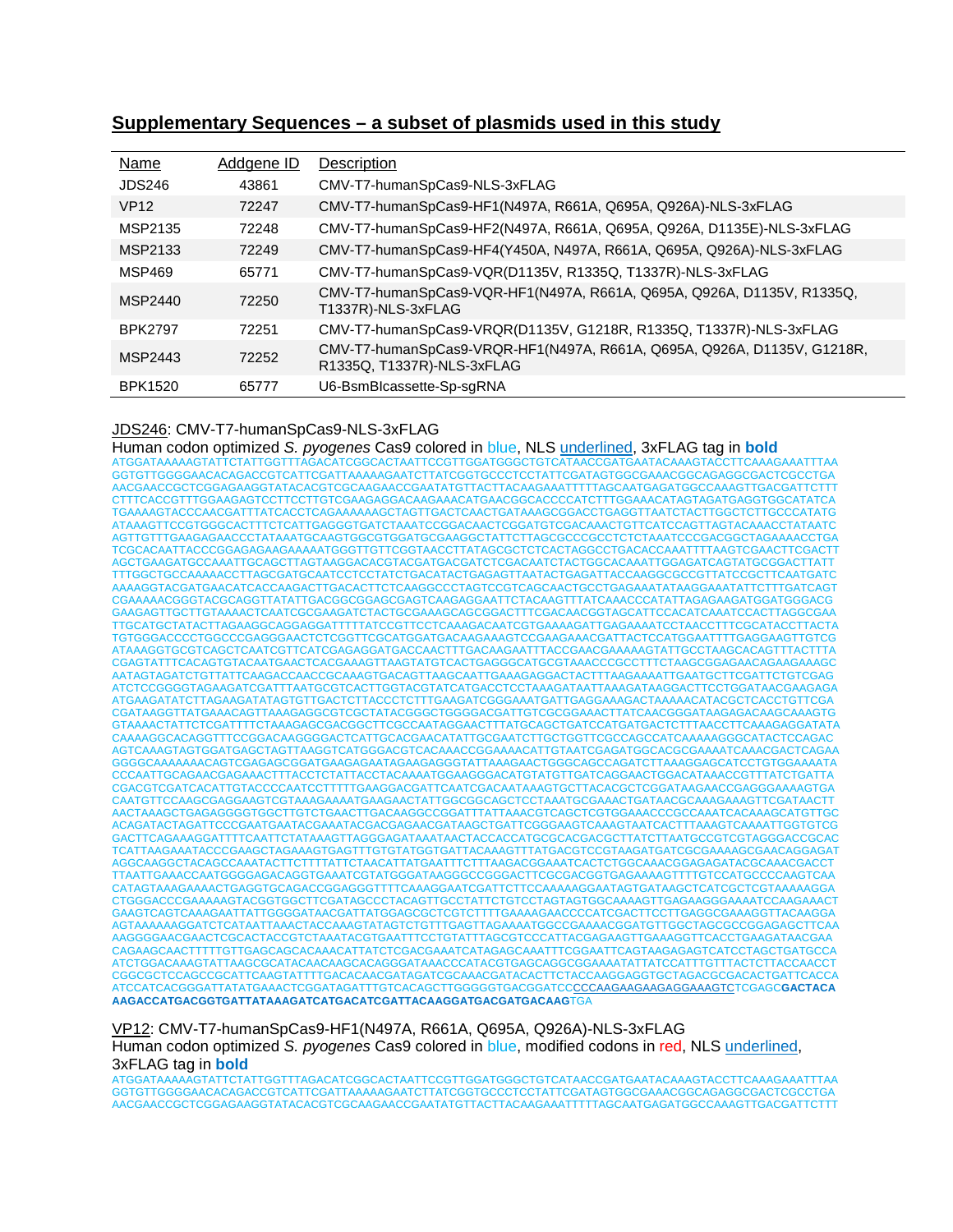CTTTCACCGTTTGGAAGAGTCCTTCCTTGTCGAAGAGGACAAGAAACATGAACGGCACCCCATCTTTGGAAACATAGTAGATGAGGTGGCATATCA TGAAAAGTACCCAACGATTTATCACCTCAGAAAAAAGCTAGTTGACTCAACTGATAAAGCGGACCTGAGGTTAATCTACTTGGCTCTTGCCCATATG ATAAAGTTCCGTGGGCACTTTCTCATTGAGGGTGATCTAAATCCGGACAACTCGGATGTCGACAAACTGTTCATCCAGTTAGTACAAACCTATAATC AGTTGTTTGAAGAGAACCCTATAAATGCAAGTGGCGTGGATGCGAAGGCTATTCTTAGCGCCCGCCTCTCTAAATCCCGACGGCTAGAAAACCTGA TCGCACAATTACCCGGAGAGAAGAAAAATGGGTTGTTCGGTAACCTTATAGCGCTCTCACTAGGCCTGACACCAAATTTTAAGTCGAACTTCGACTT AGCTGAAGATGCCAAATTGCAGCTTAGTAAGGACACGTACGATGACGATCTCGACAATCTACTGGCACAAATTGGAGATCAGTATGCGGACTTATT TTTGGCTGCCAAAAACCTTAGCGATGCAATCCTCCTATCTGACATACTGAGAGTTAATACTGAGATTACCAAGGCGCCGTTATCCGCTTCAATGATC AAAAGGTACGATGAACATCACCAAGACTTGACACTTCTCAAGGCCCTAGTCCGTCAGCAACTGCCTGAGAAATATAAGGAAATATTCTTTGATCAGT CGAAAAACGGGTACGCAGGTTATATTGACGGCGGAGCGAGTCAAGAGGAATTCTACAAGTTTATCAAACCCATATTAGAGAAGATGGATGGGACG GAAGAGTTGCTTGTAAAACTCAATCGCGAAGATCTACTGCGAAAGCAGCGGACTTTCGACAACGGTAGCATTCCACATCAAATCCACTTAGGCGAA TTGCATGCTATACTTAGAAGGCAGGAGGATTTTTATCCGTTCCTCAAAGACAATCGTGAAAAGATTGAGAAAATCCTAACCTTTCGCATACCTTACTA TGTGGGACCCCTGGCCCGAGGGAACTCTCGGTTCGCATGGATGACAAGAAAGTCCGAAGAAACGATTACTCCCTGGAATTTTGAGGAAGTTGTCG ATAAAGGTGCGTCAGCTCAATCGTTCATCGAGAGGATGACCGCCTTTGACAAGAATTTACCGAACGAAAAAGTATTGCCTAAGCACAGTTTACTTTA CGAGTATTTCACAGTGTACAATGAACTCACGAAAGTTAAGTATGTCACTGAGGGCATGCGTAAACCCGCCTTTCTAAGCGGAGAACAGAAGAAAGC AATAGTAGATCTGTTATTCAAGACCAACCGCAAAGTGACAGTTAAGCAATTGAAAGAGGACTACTTTAAGAAAATTGAATGCTTCGATTCTGTCGAG ATCTCCGGGGTAGAAGATCGATTTAATGCGTCACTTGGTACGTATCATGACCTCCTAAAGATAATTAAAGATAAGGACTTCCTGGATAACGAAGAGA ATGAAGATATCTTAGAAGATATAGTGTTGACTCTTACCCTCTTTGAAGATCGGGAAATGATTGAGGAAAGACTAAAAACATACGCTCACCTGTTCGA CGATAAGGTTATGAAACAGTTAAAGAGGCGTCGCTATACGGGCTGGGGAGCCTTGTCGCGGAAACTTATCAACGGGATAAGAGACAAGCAAAGTG GTAAAACTATTCTCGATTTTCTAAAGAGCGACGGCTTCGCCAATAGGAACTTTATGGCCCTGATCCATGATGACTCTTTAACCTTCAAAGAGGATAT ACAAAAGGCACAGGTTTCCGGACAAGGGGACTCATTGCACGAACATATTGCGAATCTTGCTGGTTCGCCAGCCATCAAAAAGGGCATACTCCAGA CAGTCAAAGTAGTGGATGAGCTAGTTAAGGTCATGGGACGTCACAAACCGGAAAACATTGTAATCGAGATGGCACGCGAAAATCAAACGACTCAGA AGGGGCAAAAAAACAGTCGAGAGCGGATGAAGAGAATAGAAGAGGGTATTAAAGAACTGGGCAGCCAGATCTTAAAGGAGCATCCTGTGGAAAAT ACCCAATTGCAGAACGAGAAACTTTACCTCTATTACCTACAAAATGGAAGGGACATGTATGTTGATCAGGAACTGGACATAAACCGTTTATCTGATT ACGACGTCGATCACATTGTACCCCAATCCTTTTTGAAGGACGATTCAATCGACAATAAAGTGCTTACACGCTCGGATAAGAACCGAGGGAAAAGTG ACAATGTTCCAAGCGAGGAAGTCGTAAAGAAAATGAAGAACTATTGGCGGCAGCTCCTAAATGCGAAACTGATAACGCAAAGAAAGTTCGATAACT TAACTAAAGCTGAGAGGGGTGGCTTGTCTGAACTTGACAAGGCCGGATTTATTAAACGTCAGCTCGTGGAAACCCGCGCCATCACAAAGCATGTTG CGCAGATACTAGATTCCCGAATGAATACGAAATACGACGAGAACGATAAGCTGATTCGGGAAGTCAAAGTAATCACTTTAAAGTCAAAATTGGTGTC GGACTTCAGAAAGGATTTTCAATTCTATAAAGTTAGGGAGATAAATAACTACCACCATGCGCACGACGCTTATCTTAATGCCGTCGTAGGGACCGCA CTCATTAAGAAATACCCGAAGCTAGAAAGTGAGTTTGTGTATGGTGATTACAAAGTTTATGACGTCCGTAAGATGATCGCGAAAAGCGAACAGGAG ATAGGCAAGGCTACAGCCAAATACTTCTTTTATTCTAACATTATGAATTTCTTTAAGACGGAAATCACTCTGGCAAACGGAGAGATACGCAAACGAC CTTTAATTGAAACCAATGGGGAGACAGGTGAAATCGTATGGGATAAGGGCCGGGACTTCGCGACGGTGAGAAAAGTTTTGTCCATGCCCCAAGTC AACATAGTAAAGAAAACTGAGGTGCAGACCGGAGGGTTTTCAAAGGAATCGATTCTTCCAAAAAGGAATAGTGATAAGCTCATCGCTCGTAAAAAG GACTGGGACCCGAAAAAGTACGGTGGCTTCGATAGCCCTACAGTTGCCTATTCTGTCCTAGTAGTGGCAAAAGTTGAGAAGGGAAAATCCAAGAAA CTGAAGTCAGTCAAAGAATTATTGGGGATAACGATTATGGAGCGCTCGTCTTTTGAAAAGAACCCCATCGACTTCCTTGAGGCGAAAGGTTACAAG GAAGTAAAAAAGGATCTCATAATTAAACTACCAAAGTATAGTCTGTTTGAGTTAGAAAATGGCCGAAAACGGATGTTGGCTAGCGCCGGAGAGCTT CAAAAGGGGAACGAACTCGCACTACCGTCTAAATACGTGAATTTCCTGTATTTAGCGTCCCATTACGAGAAGTTGAAAGGTTCACCTGAAGATAAC GAACAGAAGCAACTTTTTGTTGAGCAGCACAAACATTATCTCGACGAAATCATAGAGCAAATTTCGGAATTCAGTAAGAGAGTCATCCTAGCTGATG CCAATCTGGACAAAGTATTAAGCGCATACAACAAGCACAGGGATAAACCCATACGTGAGCAGGCGGAAAATATTATCCATTTGTTTACTCTTACCAA CCTCGGCGCTCCAGCCGCATTCAAGTATTTTGACACAACGATAGATCGCAAACGATACACTTCTACCAAGGAGGTGCTAGACGCGACACTGATTCA CCAATCCATCACGGGATTATATGAAACTCGGATAGATTTGTCACAGCTTGGGGGTGACGGATCCCCCAAGAAGAAGAGGAAAGTCTCGAGC**GACT ACAAAGACCATGACGGTGATTATAAAGATCATGACATCGATTACAAGGATGACGATGACAAG**TGA

### MSP2135: CMV-T7-humanSpCas9-HF2(N497A, R661A, Q695A, Q926A, D1135E)-NLS-3xFLAG Human codon optimized *S. pyogenes* Cas9 colored in blue, modified codons in red, NLS underlined, 3xFLAG tag in **bold**

ATGGATAAAAAGTATTCTATTGGTTTAGACATCGGCACTAATTCCGTTGGATGGGCTGTCATAACCGATGAATACAAAGTACCTTCAAAGAAATTTAA GGTGTTGGGGAACACAGACCGTCATTCGATTAAAAAGAATCTTATCGGTGCCCTCCTATTCGATAGTGGCGAAACGGCAGAGGCGACTCGCCTGA AACGAACCGCTCGGAGAAGGTATACACGTCGCAAGAACCGAATATGTTACTTACAAGAAATTTTTAGCAATGAGATGGCCAAAGTTGACGATTCTTT CTTTCACCGTTTGGAAGAGTCCTTCCTTGTCGAAGAGGACAAGAAACATGAACGGCACCCCATCTTTGGAAACATAGTAGATGAGGTGGCATATCA TGAAAAGTACCCAACGATTTATCACCTCAGAAAAAAGCTAGTTGACTCAACTGATAAAGCGGACCTGAGGTTAATCTACTTGGCTCTTGCCCATATG ATAAAGTTCCGTGGGCACTTTCTCATTGAGGGTGATCTAAATCCGGACAACTCGGATGTCGACAAACTGTTCATCCAGTTAGTACAAACCTATAATC AGTTGTTTGAAGAGAACCCTATAAATGCAAGTGGCGTGGATGCGAAGGCTATTCTTAGCGCCCGCCTCTCTAAATCCCGACGGCTAGAAAACCTGA TCGCACAATTACCCGGAGAGAAGAAAAATGGGTTGTTCGGTAACCTTATAGCGCTCTCACTAGGCCTGACACCAAATTTTAAGTCGAACTTCGACTT AGCTGAAGATGCCAAATTGCAGCTTAGTAAGGACACGTACGATGACGATCTCGACAATCTACTGGCACAAATTGGAGATCAGTATGCGGACTTATT TTTGGCTGCCAAAAACCTTAGCGATGCAATCCTCCTATCTGACATACTGAGAGTTAATACTGAGATTACCAAGGCGCCGTTATCCGCTTCAATGATC AAAAGGTACGATGAACATCACCAAGACTTGACACTTCTCAAGGCCCTAGTCCGTCAGCAACTGCCTGAGAAATATAAGGAAATATTCTTTGATCAGT CGAAAAACGGGTACGCAGGTTATATTGACGGCGGAGCGAGTCAAGAGGAATTCTACAAGTTTATCAAACCCATATTAGAGAAGATGGATGGGACG GAAGAGTTGCTTGTAAAACTCAATCGCGAAGATCTACTGCGAAAGCAGCGGACTTTCGACAACGGTAGCATTCCACATCAAATCCACTTAGGCGAA TTGCATGCTATACTTAGAAGGCAGGAGGATTTTTATCCGTTCCTCAAAGACAATCGTGAAAAGATTGAGAAAATCCTAACCTTTCGCATACCTTACTA TGTGGGACCCCTGGCCCGAGGGAACTCTCGGTTCGCATGGATGACAAGAAAGTCCGAAGAAACGATTACTCCCTGGAATTTTGAGGAAGTTGTCG ATAAAGGTGCGTCAGCTCAATCGTTCATCGAGAGGATGACCGCCTTTGACAAGAATTTACCGAACGAAAAAGTATTGCCTAAGCACAGTTTACTTTA CGAGTATTTCACAGTGTACAATGAACTCACGAAAGTTAAGTATGTCACTGAGGGCATGCGTAAACCCGCCTTTCTAAGCGGAGAACAGAAGAAAGC AATAGTAGATCTGTTATTCAAGACCAACCGCAAAGTGACAGTTAAGCAATTGAAAGAGGACTACTTTAAGAAAATTGAATGCTTCGATTCTGTCGAG ATCTCCGGGGTAGAAGATCGATTTAATGCGTCACTTGGTACGTATCATGACCTCCTAAAGATAATTAAAGATAAGGACTTCCTGGATAACGAAGAGA ATGAAGATATCTTAGAAGATATAGTGTTGACTCTTACCCTCTTTGAAGATCGGGAAATGATTGAGGAAAGACTAAAAACATACGCTCACCTGTTCGA CGATAAGGTTATGAAACAGTTAAAGAGGCGTCGCTATACGGGCTGGGGAGCCTTGTCGCGGAAACTTATCAACGGGATAAGAGACAAGCAAAGTG GTAAAACTATTCTCGATTTTCTAAAGAGCGACGGCTTCGCCAATAGGAACTTTATGGCCCTGATCCATGATGACTCTTTAACCTTCAAAGAGGATAT ACAAAAGGCACAGGTTTCCGGACAAGGGGACTCATTGCACGAACATATTGCGAATCTTGCTGGTTCGCCAGCCATCAAAAAGGGCATACTCCAGA CAGTCAAAGTAGTGGATGAGCTAGTTAAGGTCATGGGACGTCACAAACCGGAAAACATTGTAATCGAGATGGCACGCGAAAATCAAACGACTCAGA AGGGGCAAAAAAACAGTCGAGAGCGGATGAAGAGAATAGAAGAGGGTATTAAAGAACTGGGCAGCCAGATCTTAAAGGAGCATCCTGTGGAAAAT ACCCAATTGCAGAACGAGAAACTTTACCTCTATTACCTACAAAATGGAAGGGACATGTATGTTGATCAGGAACTGGACATAAACCGTTTATCTGATT ACGACGTCGATCACATTGTACCCCAATCCTTTTTGAAGGACGATTCAATCGACAATAAAGTGCTTACACGCTCGGATAAGAACCGAGGGAAAAGTG ACAATGTTCCAAGCGAGGAAGTCGTAAAGAAAATGAAGAACTATTGGCGGCAGCTCCTAAATGCGAAACTGATAACGCAAAGAAAGTTCGATAACT TAACTAAAGCTGAGAGGGGTGGCTTGTCTGAACTTGACAAGGCCGGATTTATTAAACGTCAGCTCGTGGAAACCCGCGCCATCACAAAGCATGTTG CGCAGATACTAGATTCCCGAATGAATACGAAATACGACGAGAACGATAAGCTGATTCGGGAAGTCAAAGTAATCACTTTAAAGTCAAAATTGGTGTC GGACTTCAGAAAGGATTTTCAATTCTATAAAGTTAGGGAGATAAATAACTACCACCATGCGCACGACGCTTATCTTAATGCCGTCGTAGGGACCGCA CTCATTAAGAAATACCCGAAGCTAGAAAGTGAGTTTGTGTATGGTGATTACAAAGTTTATGACGTCCGTAAGATGATCGCGAAAAGCGAACAGGAG ATAGGCAAGGCTACAGCCAAATACTTCTTTTATTCTAACATTATGAATTTCTTTAAGACGGAAATCACTCTGGCAAACGGAGAGATACGCAAACGAC CTTTAATTGAAACCAATGGGGAGACAGGTGAAATCGTATGGGATAAGGGCCGGGACTTCGCGACGGTGAGAAAAGTTTTGTCCATGCCCCAAGTC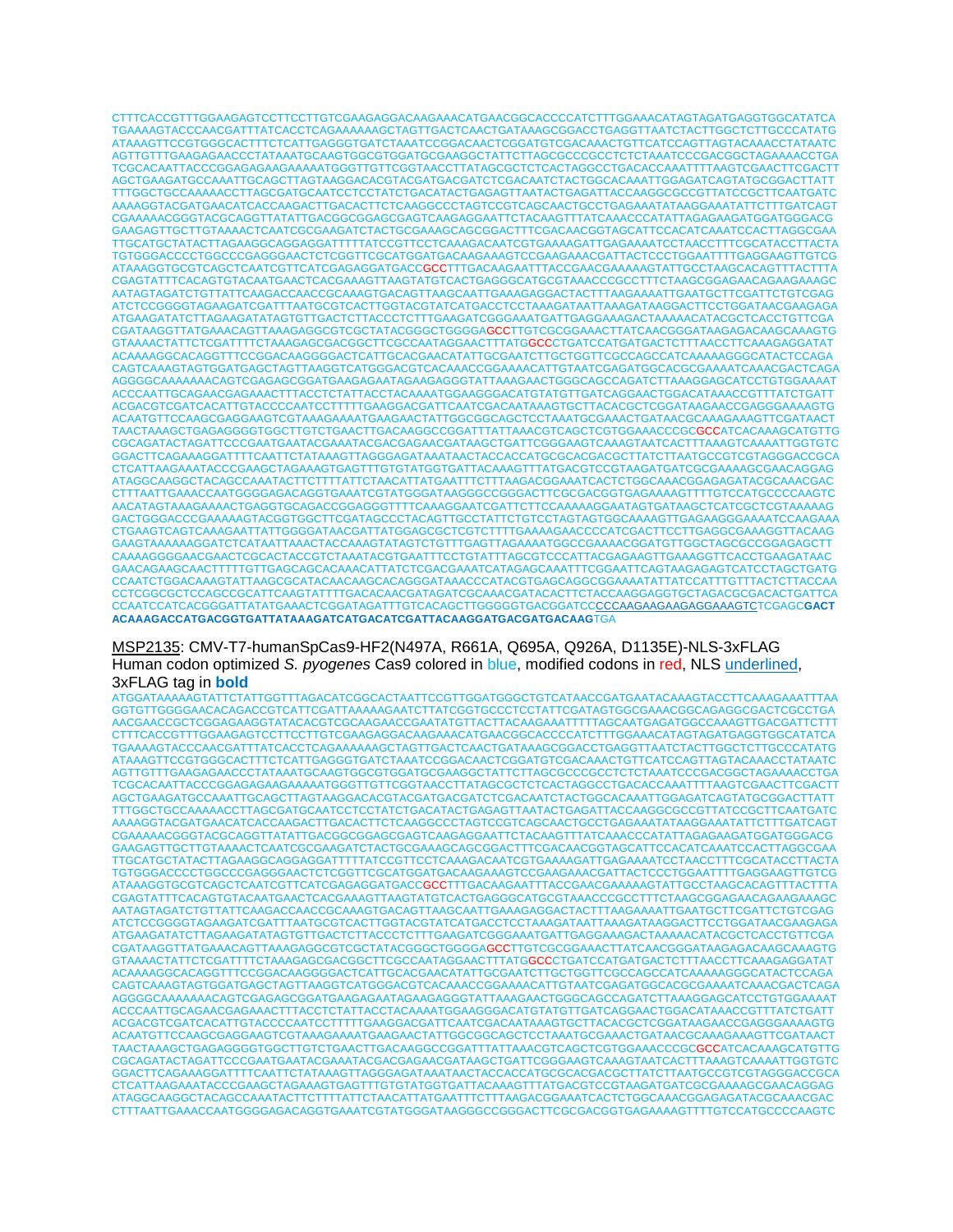AACATAGTAAAGAAAACTGAGGTGCAGACCGGAGGGTTTTCAAAGGAATCGATTCTTCCAAAAAGGAATAGTGATAAGCTCATCGCTCGTAAAAAG GACTGGGACCCGAAAAAGTACGGTGGCTTCGAGAGCCCTACAGTTGCCTATTCTGTCCTAGTAGTGGCAAAAGTTGAGAAGGGAAAATCCAAGAA ACTGAAGTCAGTCAAAGAATTATTGGGGATAACGATTATGGAGCGCTCGTCTTTTGAAAAGAACCCCATCGACTTCCTTGAGGCGAAAGGTTACAA GGAAGTAAAAAAGGATCTCATAATTAAACTACCAAAGTATAGTCTGTTTGAGTTAGAAAATGGCCGAAAACGGATGTTGGCTAGCGCCGGAGAGCT TCAAAAGGGGAACGAACTCGCACTACCGTCTAAATACGTGAATTTCCTGTATTTAGCGTCCCATTACGAGAAGTTGAAAGGTTCACCTGAAGATAAC GAACAGAAGCAACTTTTTGTTGAGCAGCACAAACATTATCTCGACGAAATCATAGAGCAAATTTCGGAATTCAGTAAGAGAGTCATCCTAGCTGATG CCAATCTGGACAAAGTATTAAGCGCATACAACAAGCACAGGGATAAACCCATACGTGAGCAGGCGGAAAATATTATCCATTTGTTTACTCTTACCAA CCTCGGCGCTCCAGCCGCATTCAAGTATTTTGACACAACGATAGATCGCAAACGATACACTTCTACCAAGGAGGTGCTAGACGCGACACTGATTCA CCAATCCATCACGGGATTATATGAAACTCGGATAGATTTGTCACAGCTTGGGGGTGACGGATCCCCCAAGAAGAAGAGGAAAGTCTCGAGC**GACT ACAAAGACCATGACGGTGATTATAAAGATCATGACATCGATTACAAGGATGACGATGACAAG**TGA

MSP2133: CMV-T7-humanSpCas9-HF4(Y450A, N497A, R661A, Q695A, Q926A)-NLS-3xFLAG Human codon optimized *S. pyogenes* Cas9 colored in blue, modified codons in red, NLS underlined, 3xFLAG tag in **bold**

ATGGATAAAAAGTATTCTATTGGTTTAGACATCGGCACTAATTCCGTTGGATGGGCTGTCATAACCGATGAATACAAAGTACCTTCAAAGAAATTTAA GGTGTTGGGGAACACAGACCGTCATTCGATTAAAAAGAATCTTATCGGTGCCCTCCTATTCGATAGTGGCGAAACGGCAGAGGCGACTCGCCTGA AACGAACCGCTCGGAGAAGGTATACACGTCGCAAGAACCGAATATGTTACTTACAAGAAATTTTTAGCAATGAGATGGCCAAAGTTGACGATTCTTT CTTTCACCGTTTGGAAGAGTCCTTCCTTGTCGAAGAGGACAAGAAACATGAACGGCACCCCATCTTTGGAAACATAGTAGATGAGGTGGCATATCA TGAAAAGTACCCAACGATTTATCACCTCAGAAAAAAGCTAGTTGACTCAACTGATAAAGCGGACCTGAGGTTAATCTACTTGGCTCTTGCCCATATG ATAAAGTTCCGTGGGCACTTTCTCATTGAGGGTGATCTAAATCCGGACAACTCGGATGTCGACAAACTGTTCATCCAGTTAGTACAAACCTATAATC AGTTGTTTGAAGAGAACCCTATAAATGCAAGTGGCGTGGATGCGAAGGCTATTCTTAGCGCCCGCCTCTCTAAATCCCGACGGCTAGAAAACCTGA TCGCACAATTACCCGGAGAGAAGAAAAATGGGTTGTTCGGTAACCTTATAGCGCTCTCACTAGGCCTGACACCAAATTTTAAGTCGAACTTCGACTT AGCTGAAGATGCCAAATTGCAGCTTAGTAAGGACACGTACGATGACGATCTCGACAATCTACTGGCACAAATTGGAGATCAGTATGCGGACTTATT TTTGGCTGCCAAAAACCTTAGCGATGCAATCCTCCTATCTGACATACTGAGAGTTAATACTGAGATTACCAAGGCGCCGTTATCCGCTTCAATGATC AAAAGGTACGATGAACATCACCAAGACTTGACACTTCTCAAGGCCCTAGTCCGTCAGCAACTGCCTGAGAAATATAAGGAAATATTCTTTGATCAGT CGAAAAACGGGTACGCAGGTTATATTGACGGCGGAGCGAGTCAAGAGGAATTCTACAAGTTTATCAAACCCATATTAGAGAAGATGGATGGGACG GAAGAGTTGCTTGTAAAACTCAATCGCGAAGATCTACTGCGAAAGCAGCGGACTTTCGACAACGGTAGCATTCCACATCAAATCCACTTAGGCGAA TTGCATGCTATACTTAGAAGGCAGGAGGATTTTTATCCGTTCCTCAAAGACAATCGTGAAAAGATTGAGAAAATCCTAACCTTTCGCATACCTGCCT ATGTGGGACCCCTGGCCCGAGGGAACTCTCGGTTCGCATGGATGACAAGAAAGTCCGAAGAAACGATTACTCCCTGGAATTTTGAGGAAGTTGTC GATAAAGGTGCGTCAGCTCAATCGTTCATCGAGAGGATGACCGCCTTTGACAAGAATTTACCGAACGAAAAAGTATTGCCTAAGCACAGTTTACTTT ACGAGTATTTCACAGTGTACAATGAACTCACGAAAGTTAAGTATGTCACTGAGGGCATGCGTAAACCCGCCTTTCTAAGCGGAGAACAGAAGAAAG CAATAGTAGATCTGTTATTCAAGACCAACCGCAAAGTGACAGTTAAGCAATTGAAAGAGGACTACTTTAAGAAAATTGAATGCTTCGATTCTGTCGA GATCTCCGGGGTAGAAGATCGATTTAATGCGTCACTTGGTACGTATCATGACCTCCTAAAGATAATTAAAGATAAGGACTTCCTGGATAACGAAGAG AATGAAGATATCTTAGAAGATATAGTGTTGACTCTTACCCTCTTTGAAGATCGGGAAATGATTGAGGAAAGACTAAAAACATACGCTCACCTGTTCG ACGATAAGGTTATGAAACAGTTAAAGAGGCGTCGCTATACGGGCTGGGGAGCCTTGTCGCGGAAACTTATCAACGGGATAAGAGACAAGCAAAGT GGTAAAACTATTCTCGATTTTCTAAAGAGCGACGGCTTCGCCAATAGGAACTTTATGGCCCTGATCCATGATGACTCTTTAACCTTCAAAGAGGATA TACAAAAGGCACAGGTTTCCGGACAAGGGGACTCATTGCACGAACATATTGCGAATCTTGCTGGTTCGCCAGCCATCAAAAAGGGCATACTCCAGA CAGTCAAAGTAGTGGATGAGCTAGTTAAGGTCATGGGACGTCACAAACCGGAAAACATTGTAATCGAGATGGCACGCGAAAATCAAACGACTCAGA AGGGGCAAAAAAACAGTCGAGAGCGGATGAAGAGAATAGAAGAGGGTATTAAAGAACTGGGCAGCCAGATCTTAAAGGAGCATCCTGTGGAAAAT ACCCAATTGCAGAACGAGAAACTTTACCTCTATTACCTACAAAATGGAAGGGACATGTATGTTGATCAGGAACTGGACATAAACCGTTTATCTGATT ACGACGTCGATCACATTGTACCCCAATCCTTTTTGAAGGACGATTCAATCGACAATAAAGTGCTTACACGCTCGGATAAGAACCGAGGGAAAAGTG ACAATGTTCCAAGCGAGGAAGTCGTAAAGAAAATGAAGAACTATTGGCGGCAGCTCCTAAATGCGAAACTGATAACGCAAAGAAAGTTCGATAACT TAACTAAAGCTGAGAGGGGTGGCTTGTCTGAACTTGACAAGGCCGGATTTATTAAACGTCAGCTCGTGGAAACCCGCGCCATCACAAAGCATGTTG CGCAGATACTAGATTCCCGAATGAATACGAAATACGACGAGAACGATAAGCTGATTCGGGAAGTCAAAGTAATCACTTTAAAGTCAAAATTGGTGTC GGACTTCAGAAAGGATTTTCAATTCTATAAAGTTAGGGAGATAAATAACTACCACCATGCGCACGACGCTTATCTTAATGCCGTCGTAGGGACCGCA CTCATTAAGAAATACCCGAAGCTAGAAAGTGAGTTTGTGTATGGTGATTACAAAGTTTATGACGTCCGTAAGATGATCGCGAAAAGCGAACAGGAG ATAGGCAAGGCTACAGCCAAATACTTCTTTTATTCTAACATTATGAATTTCTTTAAGACGGAAATCACTCTGGCAAACGGAGAGATACGCAAACGAC CTTTAATTGAAACCAATGGGGAGACAGGTGAAATCGTATGGGATAAGGGCCGGGACTTCGCGACGGTGAGAAAAGTTTTGTCCATGCCCCAAGTC AACATAGTAAAGAAAACTGAGGTGCAGACCGGAGGGTTTTCAAAGGAATCGATTCTTCCAAAAAGGAATAGTGATAAGCTCATCGCTCGTAAAAAG GACTGGGACCCGAAAAAGTACGGTGGCTTCGATAGCCCTACAGTTGCCTATTCTGTCCTAGTAGTGGCAAAAGTTGAGAAGGGAAAATCCAAGAAA CTGAAGTCAGTCAAAGAATTATTGGGGATAACGATTATGGAGCGCTCGTCTTTTGAAAAGAACCCCATCGACTTCCTTGAGGCGAAAGGTTACAAG GAAGTAAAAAAGGATCTCATAATTAAACTACCAAAGTATAGTCTGTTTGAGTTAGAAAATGGCCGAAAACGGATGTTGGCTAGCGCCGGAGAGCTT CAAAAGGGGAACGAACTCGCACTACCGTCTAAATACGTGAATTTCCTGTATTTAGCGTCCCATTACGAGAAGTTGAAAGGTTCACCTGAAGATAAC GAACAGAAGCAACTTTTTGTTGAGCAGCACAAACATTATCTCGACGAAATCATAGAGCAAATTTCGGAATTCAGTAAGAGAGTCATCCTAGCTGATG CCAATCTGGACAAAGTATTAAGCGCATACAACAAGCACAGGGATAAACCCATACGTGAGCAGGCGGAAAATATTATCCATTTGTTTACTCTTACCAA CCTCGGCGCTCCAGCCGCATTCAAGTATTTTGACACAACGATAGATCGCAAACGATACACTTCTACCAAGGAGGTGCTAGACGCGACACTGATTCA CCAATCCATCACGGGATTATATGAAACTCGGATAGATTTGTCACAGCTTGGGGGTGACGGATCCCCCAAGAAGAAGAGGAAAGTCTCGAGC**GACT ACAAAGACCATGACGGTGATTATAAAGATCATGACATCGATTACAAGGATGACGATGACAAG**TGA

MSP469: CMV-T7-humanSpCas9-VQR(D1135V, R1335Q, T1337R)-NLS-3xFLAG Human codon optimized *S. pyogenes* Cas9 colored in blue, modified codons in red, NLS underlined, 3xFLAG tag in **bold**

ATGGATAAAAAGTATTCTATTGGTTTAGACATCGGCACTAATTCCGTTGGATGGGCTGTCATAACCGATGAATACAAAGTACCTTCAAAGAAATTTAA GGTGTTGGGGAACACAGACCGTCATTCGATTAAAAAGAATCTTATCGGTGCCCTCCTATTCGATAGTGGCGAAACGGCAGAGGCGACTCGCCTGA AACGAACCGCTCGGAGAAGGTATACACGTCGCAAGAACCGAATATGTTACTTACAAGAAATTTTTAGCAATGAGATGGCCAAAGTTGACGATTCTTT CTTTCACCGTTTGGAAGAGTCCTTCCTTGTCGAAGAGGACAAGAAACATGAACGGCACCCCATCTTTGGAAACATAGTAGATGAGGTGGCATATCA TGAAAAGTACCCAACGATTTATCACCTCAGAAAAAAGCTAGTTGACTCAACTGATAAAGCGGACCTGAGGTTAATCTACTTGGCTCTTGCCCATATG ATAAAGTTCCGTGGGCACTTTCTCATTGAGGGTGATCTAAATCCGGACAACTCGGATGTCGACAAACTGTTCATCCAGTTAGTACAAACCTATAATC AGTTGTTTGAAGAGAACCCTATAAATGCAAGTGGCGTGGATGCGAAGGCTATTCTTAGCGCCCGCCTCTCTAAATCCCGACGGCTAGAAAACCTGA TCGCACAATTACCCGGAGAGAAGAAAAATGGGTTGTTCGGTAACCTTATAGCGCTCTCACTAGGCCTGACACCAAATTTTAAGTCGAACTTCGACTT AGCTGAAGATGCCAAATTGCAGCTTAGTAAGGACACGTACGATGACGATCTCGACAATCTACTGGCACAAATTGGAGATCAGTATGCGGACTTATT TTTGGCTGCCAAAAACCTTAGCGATGCAATCCTCCTATCTGACATACTGAGAGTTAATACTGAGATTACCAAGGCGCCGTTATCCGCTTCAATGATC AAAAGGTACGATGAACATCACCAAGACTTGACACTTCTCAAGGCCCTAGTCCGTCAGCAACTGCCTGAGAAATATAAGGAAATATTCTTTGATCAGT CGAAAAACGGGTACGCAGGTTATATTGACGGCGGAGCGAGTCAAGAGGAATTCTACAAGTTTATCAAACCCATATTAGAGAAGATGGATGGGACG GAAGAGTTGCTTGTAAAACTCAATCGCGAAGATCTACTGCGAAAGCAGCGGACTTTCGACAACGGTAGCATTCCACATCAAATCCACTTAGGCGAA TTGCATGCTATACTTAGAAGGCAGGAGGATTTTTATCCGTTCCTCAAAGACAATCGTGAAAAGATTGAGAAAATCCTAACCTTTCGCATACCTTACTA TGTGGGACCCCTGGCCCGAGGGAACTCTCGGTTCGCATGGATGACAAGAAAGTCCGAAGAAACGATTACTCCATGGAATTTTGAGGAAGTTGTCG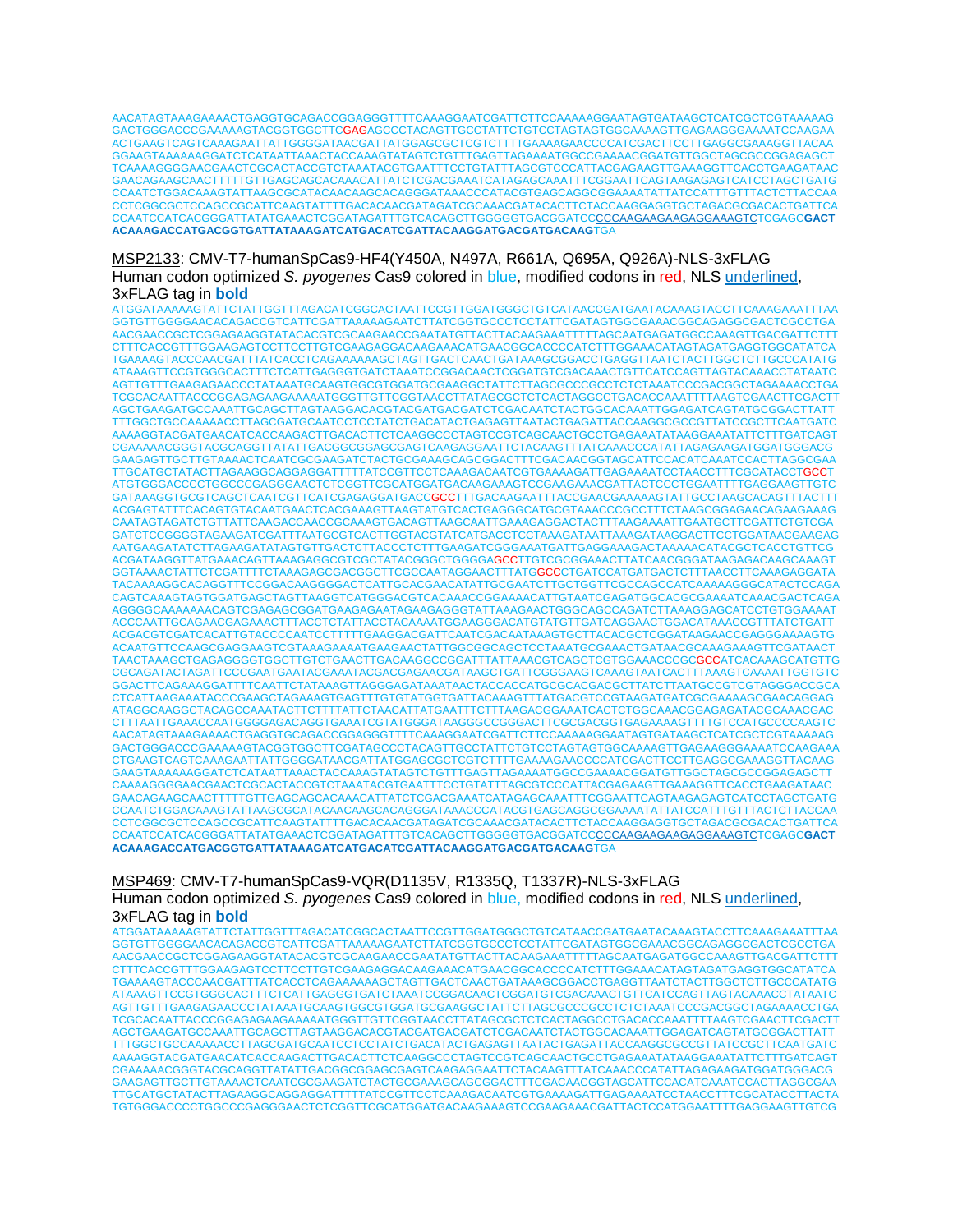ATAAAGGTGCGTCAGCTCAATCGTTCATCGAGAGGATGACCAACTTTGACAAGAATTTACCGAACGAAAAAGTATTGCCTAAGCACAGTTTACTTTA CGAGTATTTCACAGTGTACAATGAACTCACGAAAGTTAAGTATGTCACTGAGGGCATGCGTAAACCCGCCTTTCTAAGCGGAGAACAGAAGAAAGC AATAGTAGATCTGTTATTCAAGACCAACCGCAAAGTGACAGTTAAGCAATTGAAAGAGGACTACTTTAAGAAAATTGAATGCTTCGATTCTGTCGAG ATCTCCGGGGTAGAAGATCGATTTAATGCGTCACTTGGTACGTATCATGACCTCCTAAAGATAATTAAAGATAAGGACTTCCTGGATAACGAAGAGA ATGAAGATATCTTAGAAGATATAGTGTTGACTCTTACCCTCTTTGAAGATCGGGAAATGATTGAGGAAAGACTAAAAACATACGCTCACCTGTTCGA CGATAAGGTTATGAAACAGTTAAAGAGGCGTCGCTATACGGGCTGGGGACGATTGTCGCGGAAACTTATCAACGGGATAAGAGACAAGCAAAGTG GTAAAACTATTCTCGATTTTCTAAAGAGCGACGGCTTCGCCAATAGGAACTTTATGCAGCTGATCCATGATGACTCTTTAACCTTCAAAGAGGATATA CAAAAGGCACAGGTTTCCGGACAAGGGGACTCATTGCACGAACATATTGCGAATCTTGCTGGTTCGCCAGCCATCAAAAAGGGCATACTCCAGAC AGTCAAAGTAGTGGATGAGCTAGTTAAGGTCATGGGACGTCACAAACCGGAAAACATTGTAATCGAGATGGCACGCGAAAATCAAACGACTCAGAA GGGGCAAAAAAACAGTCGAGAGCGGATGAAGAGAATAGAAGAGGGTATTAAAGAACTGGGCAGCCAGATCTTAAAGGAGCATCCTGTGGAAAATA CCCAATTGCAGAACGAGAAACTTTACCTCTATTACCTACAAAATGGAAGGGACATGTATGTTGATCAGGAACTGGACATAAACCGTTTATCTGATTA CGACGTCGATCACATTGTACCCCAATCCTTTTTGAAGGACGATTCAATCGACAATAAAGTGCTTACACGCTCGGATAAGAACCGAGGGAAAAGTGA CAATGTTCCAAGCGAGGAAGTCGTAAAGAAAATGAAGAACTATTGGCGGCAGCTCCTAAATGCGAAACTGATAACGCAAAGAAAGTTCGATAACTT AACTAAAGCTGAGAGGGGTGGCTTGTCTGAACTTGACAAGGCCGGATTTATTAAACGTCAGCTCGTGGAAACCCGCCAAATCACAAAGCATGTTGC ACAGATACTAGATTCCCGAATGAATACGAAATACGACGAGAACGATAAGCTGATTCGGGAAGTCAAAGTAATCACTTTAAAGTCAAAATTGGTGTCG GACTTCAGAAAGGATTTTCAATTCTATAAAGTTAGGGAGATAAATAACTACCACCATGCGCACGACGCTTATCTTAATGCCGTCGTAGGGACCGCAC TCATTAAGAAATACCCGAAGCTAGAAAGTGAGTTTGTGTATGGTGATTACAAAGTTTATGACGTCCGTAAGATGATCGCGAAAAGCGAACAGGAGAT AGGCAAGGCTACAGCCAAATACTTCTTTTATTCTAACATTATGAATTTCTTTAAGACGGAAATCACTCTGGCAAACGGAGAGATACGCAAACGACCT TTAATTGAAACCAATGGGGAGACAGGTGAAATCGTATGGGATAAGGGCCGGGACTTCGCGACGGTGAGAAAAGTTTTGTCCATGCCCCAAGTCAA CATAGTAAAGAAAACTGAGGTGCAGACCGGAGGGTTTTCAAAGGAATCGATTCTTCCAAAAAGGAATAGTGATAAGCTCATCGCTCGTAAAAAGGA CTGGGACCCGAAAAAGTACGGTGGCTTCGTGAGCCCTACAGTTGCCTATTCTGTCCTAGTAGTGGCAAAAGTTGAGAAGGGAAAATCCAAGAAACT GAAGTCAGTCAAAGAATTATTGGGGATAACGATTATGGAGCGCTCGTCTTTTGAAAAGAACCCCATCGACTTCCTTGAGGCGAAAGGTTACAAGGA AGTAAAAAAGGATCTCATAATTAAACTACCAAAGTATAGTCTGTTTGAGTTAGAAAATGGCCGAAAACGGATGTTGGCTAGCGCCGGAGAGCTTCAA AAGGGGAACGAACTCGCACTACCGTCTAAATACGTGAATTTCCTGTATTTAGCGTCCCATTACGAGAAGTTGAAAGGTTCACCTGAAGATAACGAA CAGAAGCAACTTTTTGTTGAGCAGCACAAACATTATCTCGACGAAATCATAGAGCAAATTTCGGAATTCAGTAAGAGAGTCATCCTAGCTGATGCCA ATCTGGACAAAGTATTAAGCGCATACAACAAGCACAGGGATAAACCCATACGTGAGCAGGCGGAAAATATTATCCATTTGTTTACTCTTACCAACCT CGGCGCTCCAGCCGCATTCAAGTATTTTGACACAACGATAGATCGCAAACAGTACAGATCTACCAAGGAGGTGCTAGACGCGACACTGATTCACCA ATCCATCACGGGATTATATGAAACTCGGATAGATTTGTCACAGCTTGGGGGTGACGGATCCCCCAAGAAGAAGAGGAAAGTCTCGAGC**GACTACA AAGACCATGACGGTGATTATAAAGATCATGACATCGATTACAAGGATGACGATGACAAG**TGA

MSP2440: CMV-T7-humanSpCas9-VQR-HF1(N497A, R661A, Q695A, Q926A, D1135V, R1335Q, T1337R)-NLS-3xFLAG

Human codon optimized *S. pyogenes* Cas9 colored in blue, modified codons in red, NLS underlined, 3xFLAG tag in **bold**

ATGGATAAAAAGTATTCTATTGGTTTAGACATCGGCACTAATTCCGTTGGATGGGCTGTCATAACCGATGAATACAAAGTACCTTCAAAGAAATTTAA GGTGTTGGGGAACACAGACCGTCATTCGATTAAAAAGAATCTTATCGGTGCCCTCCTATTCGATAGTGGCGAAACGGCAGAGGCGACTCGCCTGA AACGAACCGCTCGGAGAAGGTATACACGTCGCAAGAACCGAATATGTTACTTACAAGAAATTTTTAGCAATGAGATGGCCAAAGTTGACGATTCTTT CTTTCACCGTTTGGAAGAGTCCTTCCTTGTCGAAGAGGACAAGAAACATGAACGGCACCCCATCTTTGGAAACATAGTAGATGAGGTGGCATATCA TGAAAAGTACCCAACGATTTATCACCTCAGAAAAAAGCTAGTTGACTCAACTGATAAAGCGGACCTGAGGTTAATCTACTTGGCTCTTGCCCATATG ATAAAGTTCCGTGGGCACTTTCTCATTGAGGGTGATCTAAATCCGGACAACTCGGATGTCGACAAACTGTTCATCCAGTTAGTACAAACCTATAATC AGTTGTTTGAAGAGAACCCTATAAATGCAAGTGGCGTGGATGCGAAGGCTATTCTTAGCGCCCGCCTCTCTAAATCCCGACGGCTAGAAAACCTGA TCGCACAATTACCCGGAGAGAAGAAAAATGGGTTGTTCGGTAACCTTATAGCGCTCTCACTAGGCCTGACACCAAATTTTAAGTCGAACTTCGACTT AGCTGAAGATGCCAAATTGCAGCTTAGTAAGGACACGTACGATGACGATCTCGACAATCTACTGGCACAAATTGGAGATCAGTATGCGGACTTATT TTTGGCTGCCAAAAACCTTAGCGATGCAATCCTCCTATCTGACATACTGAGAGTTAATACTGAGATTACCAAGGCGCCGTTATCCGCTTCAATGATC AAAAGGTACGATGAACATCACCAAGACTTGACACTTCTCAAGGCCCTAGTCCGTCAGCAACTGCCTGAGAAATATAAGGAAATATTCTTTGATCAGT CGAAAAACGGGTACGCAGGTTATATTGACGGCGGAGCGAGTCAAGAGGAATTCTACAAGTTTATCAAACCCATATTAGAGAAGATGGATGGGACG GAAGAGTTGCTTGTAAAACTCAATCGCGAAGATCTACTGCGAAAGCAGCGGACTTTCGACAACGGTAGCATTCCACATCAAATCCACTTAGGCGAA TTGCATGCTATACTTAGAAGGCAGGAGGATTTTTATCCGTTCCTCAAAGACAATCGTGAAAAGATTGAGAAAATCCTAACCTTTCGCATACCTTACTA TGTGGGACCCCTGGCCCGAGGGAACTCTCGGTTCGCATGGATGACAAGAAAGTCCGAAGAAACGATTACTCCCTGGAATTTTGAGGAAGTTGTCG ATAAAGGTGCGTCAGCTCAATCGTTCATCGAGAGGATGACCGCCTTTGACAAGAATTTACCGAACGAAAAAGTATTGCCTAAGCACAGTTTACTTTA CGAGTATTTCACAGTGTACAATGAACTCACGAAAGTTAAGTATGTCACTGAGGGCATGCGTAAACCCGCCTTTCTAAGCGGAGAACAGAAGAAAGC AATAGTAGATCTGTTATTCAAGACCAACCGCAAAGTGACAGTTAAGCAATTGAAAGAGGACTACTTTAAGAAAATTGAATGCTTCGATTCTGTCGAG ATCTCCGGGGTAGAAGATCGATTTAATGCGTCACTTGGTACGTATCATGACCTCCTAAAGATAATTAAAGATAAGGACTTCCTGGATAACGAAGAGA ATGAAGATATCTTAGAAGATATAGTGTTGACTCTTACCCTCTTTGAAGATCGGGAAATGATTGAGGAAAGACTAAAAACATACGCTCACCTGTTCGA CGATAAGGTTATGAAACAGTTAAAGAGGCGTCGCTATACGGGCTGGGGAGCCTTGTCGCGGAAACTTATCAACGGGATAAGAGACAAGCAAAGTG GTAAAACTATTCTCGATTTTCTAAAGAGCGACGGCTTCGCCAATAGGAACTTTATGGCCCTGATCCATGATGACTCTTTAACCTTCAAAGAGGATAT ACAAAAGGCACAGGTTTCCGGACAAGGGGACTCATTGCACGAACATATTGCGAATCTTGCTGGTTCGCCAGCCATCAAAAAGGGCATACTCCAGA CAGTCAAAGTAGTGGATGAGCTAGTTAAGGTCATGGGACGTCACAAACCGGAAAACATTGTAATCGAGATGGCACGCGAAAATCAAACGACTCAGA AGGGGCAAAAAAACAGTCGAGAGCGGATGAAGAGAATAGAAGAGGGTATTAAAGAACTGGGCAGCCAGATCTTAAAGGAGCATCCTGTGGAAAAT ACCCAATTGCAGAACGAGAAACTTTACCTCTATTACCTACAAAATGGAAGGGACATGTATGTTGATCAGGAACTGGACATAAACCGTTTATCTGATT ACGACGTCGATCACATTGTACCCCAATCCTTTTTGAAGGACGATTCAATCGACAATAAAGTGCTTACACGCTCGGATAAGAACCGAGGGAAAAGTG ACAATGTTCCAAGCGAGGAAGTCGTAAAGAAAATGAAGAACTATTGGCGGCAGCTCCTAAATGCGAAACTGATAACGCAAAGAAAGTTCGATAACT TAACTAAAGCTGAGAGGGGTGGCTTGTCTGAACTTGACAAGGCCGGATTTATTAAACGTCAGCTCGTGGAAACCCGCGCCATCACAAAGCATGTTG CGCAGATACTAGATTCCCGAATGAATACGAAATACGACGAGAACGATAAGCTGATTCGGGAAGTCAAAGTAATCACTTTAAAGTCAAAATTGGTGTC GGACTTCAGAAAGGATTTTCAATTCTATAAAGTTAGGGAGATAAATAACTACCACCATGCGCACGACGCTTATCTTAATGCCGTCGTAGGGACCGCA CTCATTAAGAAATACCCGAAGCTAGAAAGTGAGTTTGTGTATGGTGATTACAAAGTTTATGACGTCCGTAAGATGATCGCGAAAAGCGAACAGGAG ATAGGCAAGGCTACAGCCAAATACTTCTTTTATTCTAACATTATGAATTTCTTTAAGACGGAAATCACTCTGGCAAACGGAGAGATACGCAAACGAC CTTTAATTGAAACCAATGGGGAGACAGGTGAAATCGTATGGGATAAGGGCCGGGACTTCGCGACGGTGAGAAAAGTTTTGTCCATGCCCCAAGTC AACATAGTAAAGAAAACTGAGGTGCAGACCGGAGGGTTTTCAAAGGAATCGATTCTTCCAAAAAGGAATAGTGATAAGCTCATCGCTCGTAAAAAG GACTGGGACCCGAAAAAGTACGGTGGCTTCGTGAGCCCTACAGTTGCCTATTCTGTCCTAGTAGTGGCAAAAGTTGAGAAGGGAAAATCCAAGAA ACTGAAGTCAGTCAAAGAATTATTGGGGATAACGATTATGGAGCGCTCGTCTTTTGAAAAGAACCCCATCGACTTCCTTGAGGCGAAAGGTTACAA GGAAGTAAAAAAGGATCTCATAATTAAACTACCAAAGTATAGTCTGTTTGAGTTAGAAAATGGCCGAAAACGGATGTTGGCTAGCGCCGGAGAGCT TCAAAAGGGGAACGAACTCGCACTACCGTCTAAATACGTGAATTTCCTGTATTTAGCGTCCCATTACGAGAAGTTGAAAGGTTCACCTGAAGATAAC GAACAGAAGCAACTTTTTGTTGAGCAGCACAAACATTATCTCGACGAAATCATAGAGCAAATTTCGGAATTCAGTAAGAGAGTCATCCTAGCTGATG CCAATCTGGACAAAGTATTAAGCGCATACAACAAGCACAGGGATAAACCCATACGTGAGCAGGCGGAAAATATTATCCATTTGTTTACTCTTACCAA CCTCGGCGCTCCAGCCGCATTCAAGTATTTTGACACAACGATAGATCGCAAACAGTACAGATCTACCAAGGAGGTGCTAGACGCGACACTGATTCA CCAATCCATCACGGGATTATATGAAACTCGGATAGATTTGTCACAGCTTGGGGGTGACGGATCCCCCAAGAAGAAGAGGAAAGTCTCGAGC**GACT ACAAAGACCATGACGGTGATTATAAAGATCATGACATCGATTACAAGGATGACGATGACAAG**TGA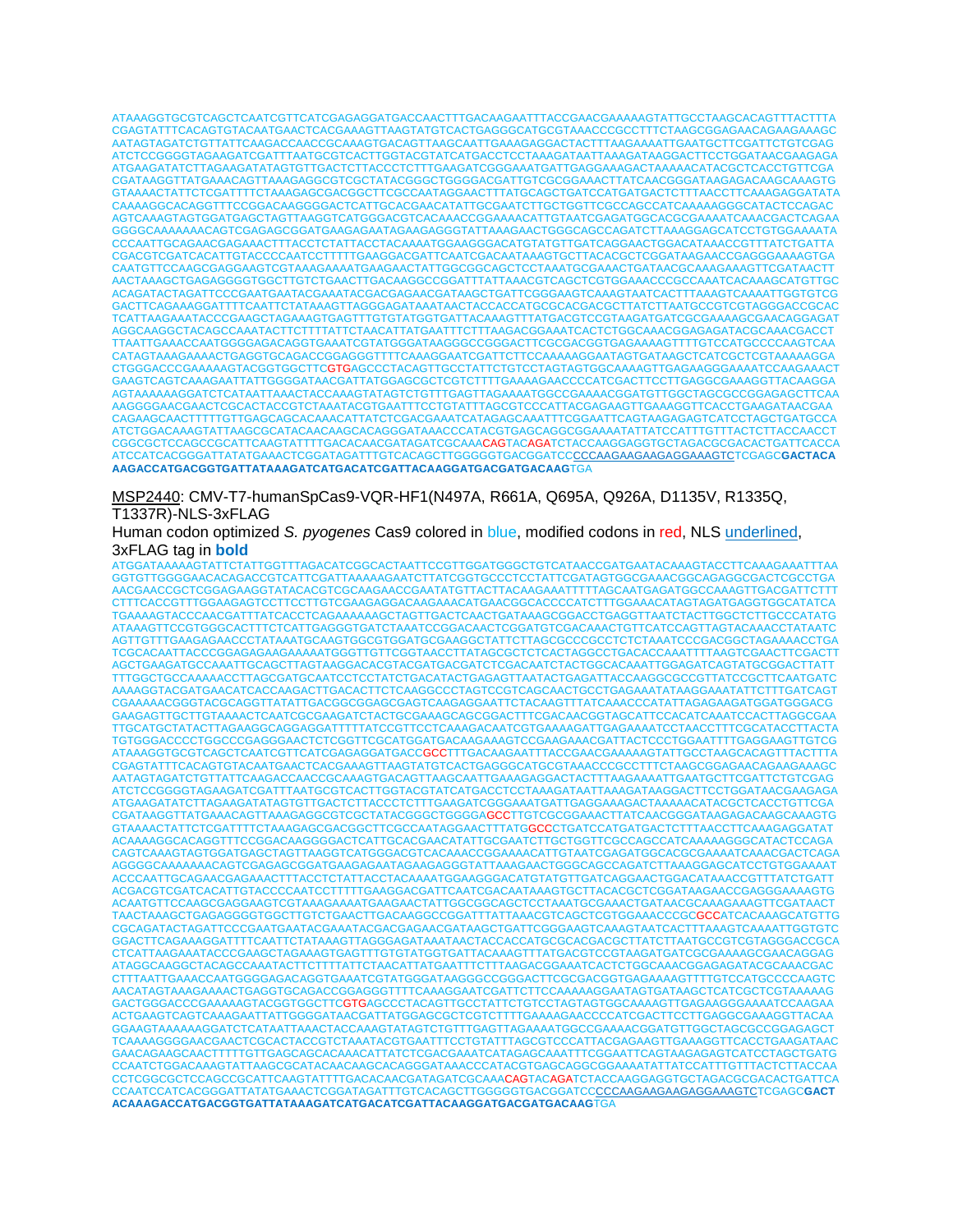### BPK2797: CMV-T7-humanSpCas9-VRQR(D1135V, G1218R, R1335Q, T1337R)-NLS-3xFLAG Human codon optimized *S. pyogenes* Cas9 colored in blue, modified codons in red, NLS underlined, 3xFLAG tag in **bold**

TCTATTGGTTTAGACATCGGCACTAATTCCGTTGGATGGGCTGTCATAACCGATGAATACAAAGTACCTTCAAAGAAATTTAA GGTGTTGGGGAACACAGACCGTCATTCGATTAAAAAGAATCTTATCGGTGCCCTCCTATTCGATAGTGGCGAAACGGCAGAGGCGACTCGCCTGA AACGAACCGCTCGGAGAAGGTATACACGTCGCAAGAACCGAATATGTTACTTACAAGAAATTTTTAGCAATGAGATGGCCAAAGTTGACGATTCTTT CTTTCACCGTTTGGAAGAGTCCTTCCTTGTCGAAGAGGACAAGAAACATGAACGGCACCCCATCTTTGGAAACATAGTAGATGAGGTGGCATATCA TGAAAAGTACCCAACGATTTATCACCTCAGAAAAAAGCTAGTTGACTCAACTGATAAAGCGGACCTGAGGTTAATCTACTTGGCTCTTGCCCATATG ATAAAGTTCCGTGGGCACTTTCTCATTGAGGGTGATCTAAATCCGGACAACTCGGATGTCGACAAACTGTTCATCCAGTTAGTACAAACCTATAATC AGTTGTTTGAAGAGAACCCTATAAATGCAAGTGGCGTGGATGCGAAGGCTATTCTTAGCGCCCGCCTCTCTAAATCCCGACGGCTAGAAAACCTGA TCGCACAATTACCCGGAGAGAAGAAAAATGGGTTGTTCGGTAACCTTATAGCGCTCTCACTAGGCCTGACACCAAATTTTAAGTCGAACTTCGACTT AGCTGAAGATGCCAAATTGCAGCTTAGTAAGGACACGTACGATGACGATCTCGACAATCTACTGGCACAAATTGGAGATCAGTATGCGGACTTATT TTTGGCTGCCAAAAACCTTAGCGATGCAATCCTCCTATCTGACATACTGAGAGTTAATACTGAGATTACCAAGGCGCCGTTATCCGCTTCAATGATC AAAAGGTACGATGAACATCACCAAGACTTGACACTTCTCAAGGCCCTAGTCCGTCAGCAACTGCCTGAGAAATATAAGGAAATATTCTTTGATCAGT CGAAAAACGGGTACGCAGGTTATATTGACGGCGGAGCGAGTCAAGAGGAATTCTACAAGTTTATCAAACCCATATTAGAGAAGATGGATGGGACG GAAGAGTTGCTTGTAAAACTCAATCGCGAAGATCTACTGCGAAAGCAGCGGACTTTCGACAACGGTAGCATTCCACATCAAATCCACTTAGGCGAA TTGCATGCTATACTTAGAAGGCAGGAGGATTTTTATCCGTTCCTCAAAGACAATCGTGAAAAGATTGAGAAAATCCTAACCTTTCGCATACCTTACTA TGTGGGACCCCTGGCCCGAGGGAACTCTCGGTTCGCATGGATGACAAGAAAGTCCGAAGAAACGATTACTCCATGGAATTTTGAGGAAGTTGTCG ATAAAGGTGCGTCAGCTCAATCGTTCATCGAGAGGATGACCAACTTTGACAAGAATTTACCGAACGAAAAAGTATTGCCTAAGCACAGTTTACTTTA CGAGTATTTCACAGTGTACAATGAACTCACGAAAGTTAAGTATGTCACTGAGGGCATGCGTAAACCCGCCTTTCTAAGCGGAGAACAGAAGAAAGC AATAGTAGATCTGTTATTCAAGACCAACCGCAAAGTGACAGTTAAGCAATTGAAAGAGGACTACTTTAAGAAAATTGAATGCTTCGATTCTGTCGAG ATCTCCGGGGTAGAAGATCGATTTAATGCGTCACTTGGTACGTATCATGACCTCCTAAAGATAATTAAAGATAAGGACTTCCTGGATAACGAAGAGA ATGAAGATATCTTAGAAGATATAGTGTTGACTCTTACCCTCTTTGAAGATCGGGAAATGATTGAGGAAAGACTAAAAACATACGCTCACCTGTTCGA CGATAAGGTTATGAAACAGTTAAAGAGGCGTCGCTATACGGGCTGGGGACGATTGTCGCGGAAACTTATCAACGGGATAAGAGACAAGCAAAGTG GTAAAACTATTCTCGATTTTCTAAAGAGCGACGGCTTCGCCAATAGGAACTTTATGCAGCTGATCCATGATGACTCTTTAACCTTCAAAGAGGATATA CAAAAGGCACAGGTTTCCGGACAAGGGGACTCATTGCACGAACATATTGCGAATCTTGCTGGTTCGCCAGCCATCAAAAAGGGCATACTCCAGAC AGTCAAAGTAGTGGATGAGCTAGTTAAGGTCATGGGACGTCACAAACCGGAAAACATTGTAATCGAGATGGCACGCGAAAATCAAACGACTCAGAA GGGGCAAAAAAACAGTCGAGAGCGGATGAAGAGAATAGAAGAGGGTATTAAAGAACTGGGCAGCCAGATCTTAAAGGAGCATCCTGTGGAAAATA CCCAATTGCAGAACGAGAAACTTTACCTCTATTACCTACAAAATGGAAGGGACATGTATGTTGATCAGGAACTGGACATAAACCGTTTATCTGATTA CGACGTCGATCACATTGTACCCCAATCCTTTTTGAAGGACGATTCAATCGACAATAAAGTGCTTACACGCTCGGATAAGAACCGAGGGAAAAGTGA CAATGTTCCAAGCGAGGAAGTCGTAAAGAAAATGAAGAACTATTGGCGGCAGCTCCTAAATGCGAAACTGATAACGCAAAGAAAGTTCGATAACTT AACTAAAGCTGAGAGGGGTGGCTTGTCTGAACTTGACAAGGCCGGATTTATTAAACGTCAGCTCGTGGAAACCCGCCAAATCACAAAGCATGTTGC ACAGATACTAGATTCCCGAATGAATACGAAATACGACGAGAACGATAAGCTGATTCGGGAAGTCAAAGTAATCACTTTAAAGTCAAAATTGGTGTCG GACTTCAGAAAGGATTTTCAATTCTATAAAGTTAGGGAGATAAATAACTACCACCATGCGCACGACGCTTATCTTAATGCCGTCGTAGGGACCGCAC TCATTAAGAAATACCCGAAGCTAGAAAGTGAGTTTGTGTATGGTGATTACAAAGTTTATGACGTCCGTAAGATGATCGCGAAAAGCGAACAGGAGAT AGGCAAGGCTACAGCCAAATACTTCTTTTATTCTAACATTATGAATTTCTTTAAGACGGAAATCACTCTGGCAAACGGAGAGATACGCAAACGACCT TTAATTGAAACCAATGGGGAGACAGGTGAAATCGTATGGGATAAGGGCCGGGACTTCGCGACGGTGAGAAAAGTTTTGTCCATGCCCCAAGTCAA CATAGTAAAGAAAACTGAGGTGCAGACCGGAGGGTTTTCAAAGGAATCGATTCTTCCAAAAAGGAATAGTGATAAGCTCATCGCTCGTAAAAAGGA CTGGGACCCGAAAAAGTACGGTGGCTTCGTGAGCCCTACAGTTGCCTATTCTGTCCTAGTAGTGGCAAAAGTTGAGAAGGGAAAATCCAAGAAACT GAAGTCAGTCAAAGAATTATTGGGGATAACGATTATGGAGCGCTCGTCTTTTGAAAAGAACCCCATCGACTTCCTTGAGGCGAAAGGTTACAAGGA AGTAAAAAAGGATCTCATAATTAAACTACCAAAGTATAGTCTGTTTGAGTTAGAAAATGGCCGAAAACGGATGTTGGCTAGCGCCAGAGAGCTTCAA AAGGGGAACGAACTCGCACTACCGTCTAAATACGTGAATTTCCTGTATTTAGCGTCCCATTACGAGAAGTTGAAAGGTTCACCTGAAGATAACGAA CAGAAGCAACTTTTTGTTGAGCAGCACAAACATTATCTCGACGAAATCATAGAGCAAATTTCGGAATTCAGTAAGAGAGTCATCCTAGCTGATGCCA ATCTGGACAAAGTATTAAGCGCATACAACAAGCACAGGGATAAACCCATACGTGAGCAGGCGGAAAATATTATCCATTTGTTTACTCTTACCAACCT CGGCGCTCCAGCCGCATTCAAGTATTTTGACACAACGATAGATCGCAAACAGTACAGATCTACCAAGGAGGTGCTAGACGCGACACTGATTCACCA ATCCATCACGGGATTATATGAAACTCGGATAGATTTGTCACAGCTTGGGGGTGACGGATCCCCCAAGAAGAAGAGGAAAGTCTCGAGC**GACTACA AAGACCATGACGGTGATTATAAAGATCATGACATCGATTACAAGGATGACGATGACAAG**TGA

MSP2443: CMV-T7-humanSpCas9-VRQR-HF1(N497A, R661A, Q695A, Q926A, D1135V, G1218R, R1335Q, T1337R)-NLS-3xFLAG

Human codon optimized *S. pyogenes* Cas9 colored in blue, modified codons in red, NLS underlined, 3xFLAG tag in **bold**

ATGGATAAAAAGTATTCTATTGGTTTAGACATCGGCACTAATTCCGTTGGATGGGCTGTCATAACCGATGAATACAAAGTACCTTCAAAGAAATTTAA GGTGTTGGGGAACACAGACCGTCATTCGATTAAAAAGAATCTTATCGGTGCCCTCCTATTCGATAGTGGCGAAACGGCAGAGGCGACTCGCCTGA AACGAACCGCTCGGAGAAGGTATACACGTCGCAAGAACCGAATATGTTACTTACAAGAAATTTTTAGCAATGAGATGGCCAAAGTTGACGATTCTTT CTTTCACCGTTTGGAAGAGTCCTTCCTTGTCGAAGAGGACAAGAAACATGAACGGCACCCCATCTTTGGAAACATAGTAGATGAGGTGGCATATCA TGAAAAGTACCCAACGATTTATCACCTCAGAAAAAAGCTAGTTGACTCAACTGATAAAGCGGACCTGAGGTTAATCTACTTGGCTCTTGCCCATATG ATAAAGTTCCGTGGGCACTTTCTCATTGAGGGTGATCTAAATCCGGACAACTCGGATGTCGACAAACTGTTCATCCAGTTAGTACAAACCTATAATC AGTTGTTTGAAGAGAACCCTATAAATGCAAGTGGCGTGGATGCGAAGGCTATTCTTAGCGCCCGCCTCTCTAAATCCCGACGGCTAGAAAACCTGA TCGCACAATTACCCGGAGAGAAGAAAAATGGGTTGTTCGGTAACCTTATAGCGCTCTCACTAGGCCTGACACCAAATTTTAAGTCGAACTTCGACTT AGCTGAAGATGCCAAATTGCAGCTTAGTAAGGACACGTACGATGACGATCTCGACAATCTACTGGCACAAATTGGAGATCAGTATGCGGACTTATT TTTGGCTGCCAAAAACCTTAGCGATGCAATCCTCCTATCTGACATACTGAGAGTTAATACTGAGATTACCAAGGCGCCGTTATCCGCTTCAATGATC AAAAGGTACGATGAACATCACCAAGACTTGACACTTCTCAAGGCCCTAGTCCGTCAGCAACTGCCTGAGAAATATAAGGAAATATTCTTTGATCAGT CGAAAAACGGGTACGCAGGTTATATTGACGGCGGAGCGAGTCAAGAGGAATTCTACAAGTTTATCAAACCCATATTAGAGAAGATGGATGGGACG GAAGAGTTGCTTGTAAAACTCAATCGCGAAGATCTACTGCGAAAGCAGCGGACTTTCGACAACGGTAGCATTCCACATCAAATCCACTTAGGCGAA TTGCATGCTATACTTAGAAGGCAGGAGGATTTTTATCCGTTCCTCAAAGACAATCGTGAAAAGATTGAGAAAATCCTAACCTTTCGCATACCTTACTA TGTGGGACCCCTGGCCCGAGGGAACTCTCGGTTCGCATGGATGACAAGAAAGTCCGAAGAAACGATTACTCCCTGGAATTTTGAGGAAGTTGTCG ATAAAGGTGCGTCAGCTCAATCGTTCATCGAGAGGATGACCGCCTTTGACAAGAATTTACCGAACGAAAAAGTATTGCCTAAGCACAGTTTACTTTA CGAGTATTTCACAGTGTACAATGAACTCACGAAAGTTAAGTATGTCACTGAGGGCATGCGTAAACCCGCCTTTCTAAGCGGAGAACAGAAGAAAGC AATAGTAGATCTGTTATTCAAGACCAACCGCAAAGTGACAGTTAAGCAATTGAAAGAGGACTACTTTAAGAAAATTGAATGCTTCGATTCTGTCGAG ATCTCCGGGGTAGAAGATCGATTTAATGCGTCACTTGGTACGTATCATGACCTCCTAAAGATAATTAAAGATAAGGACTTCCTGGATAACGAAGAGA ATGAAGATATCTTAGAAGATATAGTGTTGACTCTTACCCTCTTTGAAGATCGGGAAATGATTGAGGAAAGACTAAAAACATACGCTCACCTGTTCGA CGATAAGGTTATGAAACAGTTAAAGAGGCGTCGCTATACGGGCTGGGGAGCCTTGTCGCGGAAACTTATCAACGGGATAAGAGACAAGCAAAGTG GTAAAACTATTCTCGATTTTCTAAAGAGCGACGGCTTCGCCAATAGGAACTTTATGGCCCTGATCCATGATGACTCTTTAACCTTCAAAGAGGATAT ACAAAAGGCACAGGTTTCCGGACAAGGGGACTCATTGCACGAACATATTGCGAATCTTGCTGGTTCGCCAGCCATCAAAAAGGGCATACTCCAGA CAGTCAAAGTAGTGGATGAGCTAGTTAAGGTCATGGGACGTCACAAACCGGAAAACATTGTAATCGAGATGGCACGCGAAAATCAAACGACTCAGA